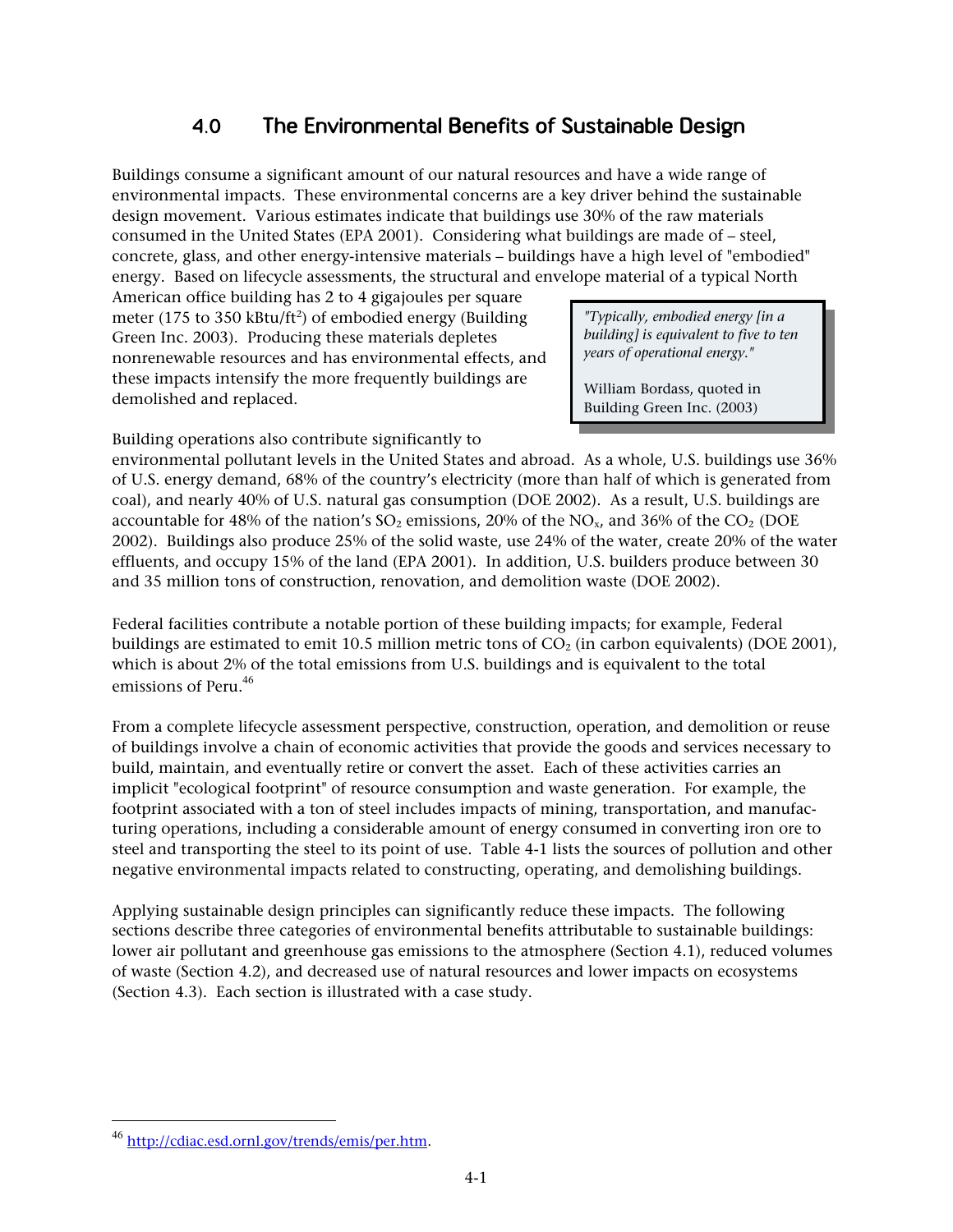| <b>Construction</b>                                                                                                                                                                                                                                                                                                                                                                                                                                                                                                                                                                                                 | <b>Operation</b>                                                                                                                                                                                                                                                                                                                                                                                                                                                                                                                                                                                                                                                                                                                                                                                                    | <b>Demolition</b>                                                                                                                                                                                                                                                                                                                              |
|---------------------------------------------------------------------------------------------------------------------------------------------------------------------------------------------------------------------------------------------------------------------------------------------------------------------------------------------------------------------------------------------------------------------------------------------------------------------------------------------------------------------------------------------------------------------------------------------------------------------|---------------------------------------------------------------------------------------------------------------------------------------------------------------------------------------------------------------------------------------------------------------------------------------------------------------------------------------------------------------------------------------------------------------------------------------------------------------------------------------------------------------------------------------------------------------------------------------------------------------------------------------------------------------------------------------------------------------------------------------------------------------------------------------------------------------------|------------------------------------------------------------------------------------------------------------------------------------------------------------------------------------------------------------------------------------------------------------------------------------------------------------------------------------------------|
| <b>Materials Use</b><br>Depletion of nonrenew-<br>$\bullet$<br>able resources<br>Pollution and byproducts<br>$\bullet$<br>from materials<br>manufacture<br>Construction materials'<br>$\bullet$<br>packaging waste<br><b>Site Preparation and Use</b><br>Disturbance of animal<br>$\bullet$<br>habitats<br>Destruction of natural<br>$\bullet$<br>vistas<br>Construction-related<br>$\bullet$<br>runoff<br>Soil erosion<br>$\bullet$<br>Destruction of trees that<br>$\bullet$<br>absorb $CO2$<br>Introduction of invasive<br>$\bullet$<br>exotic plants<br>Urban sprawl (for<br>$\bullet$<br>greenfield sites) and | <b>Energy Use</b><br>Air pollution: emissions of $SO_2$ , $NO_x$ ,<br>$\bullet$<br>mercury, and other heavy metals and<br>particulate matter from power<br>plants; the building's energy<br>consumption; and transportation to<br>the building<br>Greenhouse gas (CO <sub>2</sub> and methane)<br>$\bullet$<br>emissions, which contribute to<br>global warming<br>Water pollution from coal mining<br>$\bullet$<br>and other fossil fuel extraction<br>activities, and thermal pollution<br>from power plants<br>Nuclear waste, fly ash, and flue gas<br>$\bullet$<br>desulfurization sludge from power<br>plants that produce the electricity<br>used in buildings<br>Habitat destruction from fuel<br>$\bullet$<br>extraction<br><b>Building Operations</b><br>Runoff and other discharges to water<br>$\bullet$ | Demolition waste (used<br>$\bullet$<br>steel, concrete, wood,<br>glass, metals, etc.)<br>Energy consumption for<br>$\bullet$<br>demolition<br>Dust emissions<br>$\bullet$<br>Disturbance of<br>$\bullet$<br>neighboring properties<br>Fuel use and air pollutant<br>$\bullet$<br>emissions associated with<br>transporting demolition<br>waste |
| associated vehicle-related<br>environmental impacts<br>(e.g., tailpipe emissions as<br>well as impacts of<br>highway, road, and<br>parking lot construction)<br>Water quality degrada-<br>$\bullet$<br>tion from using pesti-<br>cides, fertilizers, and<br>other chemicals                                                                                                                                                                                                                                                                                                                                         | bodies and groundwater<br>Groundwater depletion<br>$\bullet$<br>Changes in microclimate around<br>$\bullet$<br>buildings and urban heat island<br>effects<br>Ozone-depleting substances from air<br>$\bullet$<br>conditioning and refrigeration<br>Light pollution in the night sky<br>$\bullet$<br>Water consumption<br>$\bullet$<br>Production of wastewater that<br>$\bullet$<br>requires treatment<br>Production of solid waste (garbage)<br>$\bullet$<br>for disposal<br>Degradation of indoor air quality<br>$\bullet$<br>and water quality from using<br>cleaning chemicals                                                                                                                                                                                                                                  |                                                                                                                                                                                                                                                                                                                                                |

### **Table 4-1. Examples of Environmental Impacts of Buildings**

#### **Lower Air Pollutant and Greenhouse Gas Emissions**   $4.1$

One set of environmental benefits from greening buildings that can be fairly easily estimated is lower air pollutant and CO<sub>2</sub> emissions. Emissions are reduced by decreasing energy use through energy-efficient design, use of renewable energy, and building commissioning. Table 4-2 shows the average amounts of emissions that are released per Btu of natural gas and electricity used (these are called "emission coefficients"). The coefficients also indicate the amount of pollution that would be reduced per unit of energy saved.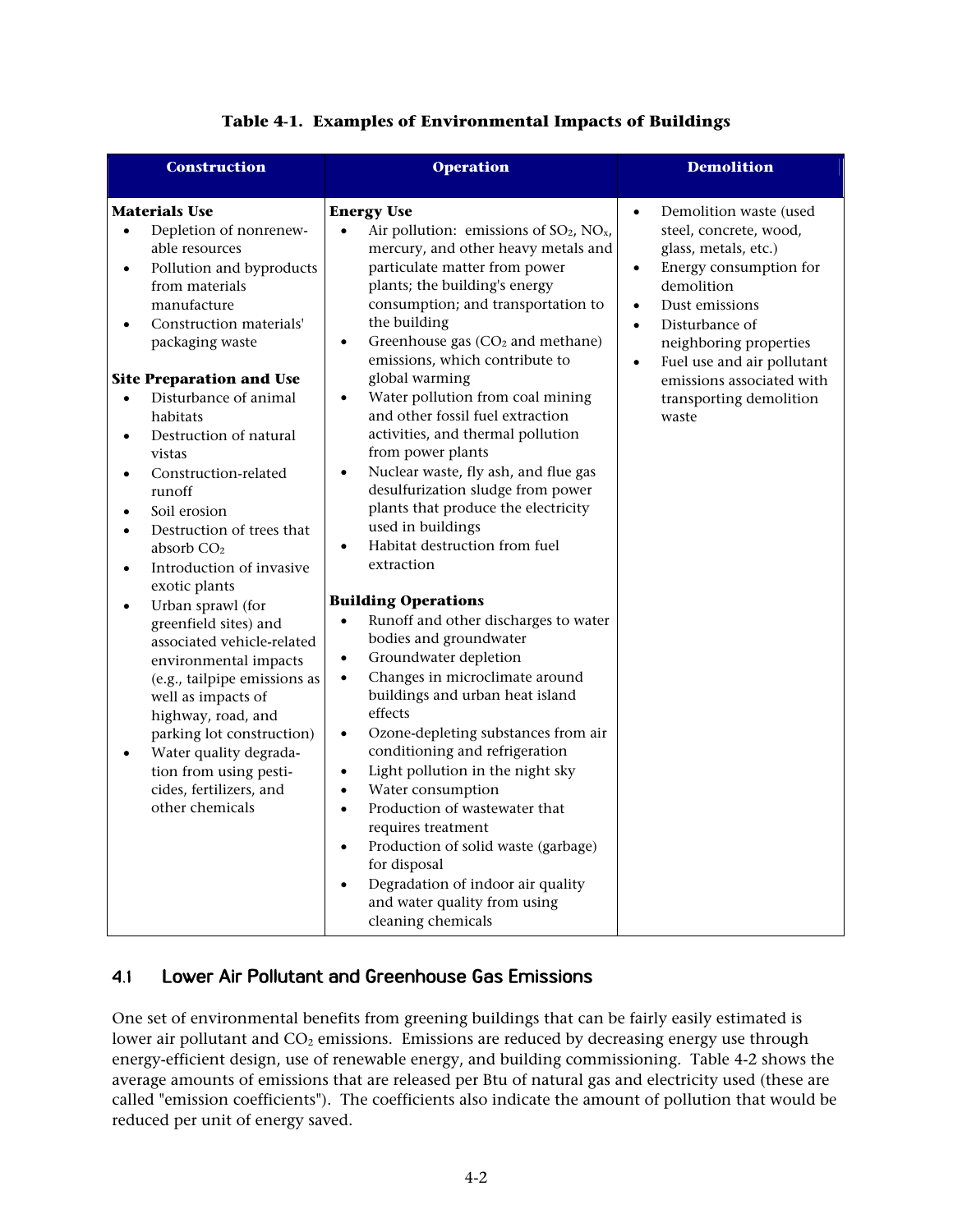|                                                                 | <b>SO<sub>2</sub></b> Million<br><b>Short Tons</b><br><b>Per Quad</b> | $NOx$ Million<br><b>Short Tons</b><br><b>Per Quad</b> | $CO2$ Million<br><b>Short Tons</b><br><b>Per Quad</b> |  |  |
|-----------------------------------------------------------------|-----------------------------------------------------------------------|-------------------------------------------------------|-------------------------------------------------------|--|--|
| Natural gas                                                     | Negligible                                                            | 0.08                                                  | 15.8                                                  |  |  |
| Electricity (per delivered quad) $(0.97)$                       |                                                                       | 0.45                                                  | 55.62                                                 |  |  |
| Source: DOE (2002). (1 short ton equals about 0.91 metric ton.) |                                                                       |                                                       |                                                       |  |  |

### **Table 4-2. Emission Coefficients for Energy Consumption in Commercial Buildings**

In the hypothetical prototype building, annual emissions would be reduced by 0.16 short tons of SO<sub>2</sub>, 0.08 tons of NO<sub>x</sub> and 10.7 short tons of CO<sub>2</sub><sup>47</sup> (based on site electricity reduction of 167 million Btu and a natural gas savings of 86 million Btu). This

reduction is small compared with national emission levels<sup>48</sup> or even emission levels in a city such as Baltimore. However, given that buildings contribute 48% of  $SO_2$ , 20% of  $NO_x$ , and 36% of  $CO_2$ nationwide (DOE 2002), a widespread adoption of sustainable design techniques in new and retrofit buildings would eventually affect national and regional pollution levels.

Reducing  $SO_2$  and  $NO_x$  is particularly important in areas (such as Baltimore) that are not achieving air quality standards. Large urban areas with intense traffic and areas affected by emissions from large industrial sources and power plants can have ambient air pollution levels that exceed the amounts determined by the EPA to protect human health and welfare ("National Primary and Secondary Ambient Air Quality Standards," 40 CFR 50). Although buildings are not typically a target of specific emission regulations, some states such as New York encourage emission reductions from nonregulated sources through a program of "emission reduction credits." Through this program, a regulated source can pay a nonregulated source for emission credits earned by reducing emissions through energy-efficiency measures, fuel switching, or other means.<sup>49</sup> When aggregated, the lower emissions from small sources of  $NO<sub>x</sub>$  (such as gas-fired heating systems in buildings) in cities can help reduce ozone-related pollution (smog). In addition, cutting electricity consumption helps decrease emissions of  $NO<sub>x</sub>$  and  $SO<sub>2</sub>$  from power plants (usually located in rural areas), thereby helping to reduce regional environmental problems, such as acid rain.

Reducing fuel and electricity consumption also lowers  $CO<sub>2</sub>$  emissions, a greenhouse gas that is linked to climate change. Decreased use of natural gas should also reduce methane emissions to the atmosphere (methane is another greenhouse gas). The effects of the buildup of greenhouse gases in the atmosphere may include sea level rise, weather changes (e.g., increase in violent weather patterns), and impacts on agriculture. Although climate change is likely to occur gradually over a long time period, energy-efficiency measures implemented now will slow the pace of the greenhouse gas buildup and its potential effects.

Case Study 4-1 describes how a photovoltaic energy system has lowered air pollution emissions in an area with serious air quality problems – the Los Angeles Basin.

<sup>&</sup>lt;sup>47</sup> Expressed in tons of carbon in CO<sub>2</sub>.<br><sup>48</sup> National emissions of SO<sub>2</sub>, NO<sub>x</sub>, and CO<sub>2</sub> from buildings were about 9 million tons, 5 million tons, and 564 million tons (carbon equivalents), respectively.

<sup>49</sup> See [http://www.dec.state.ny.us/website/dar/boss/ercindex.html.](http://www.dec.state.ny.us/website/dar/boss/ercindex.html)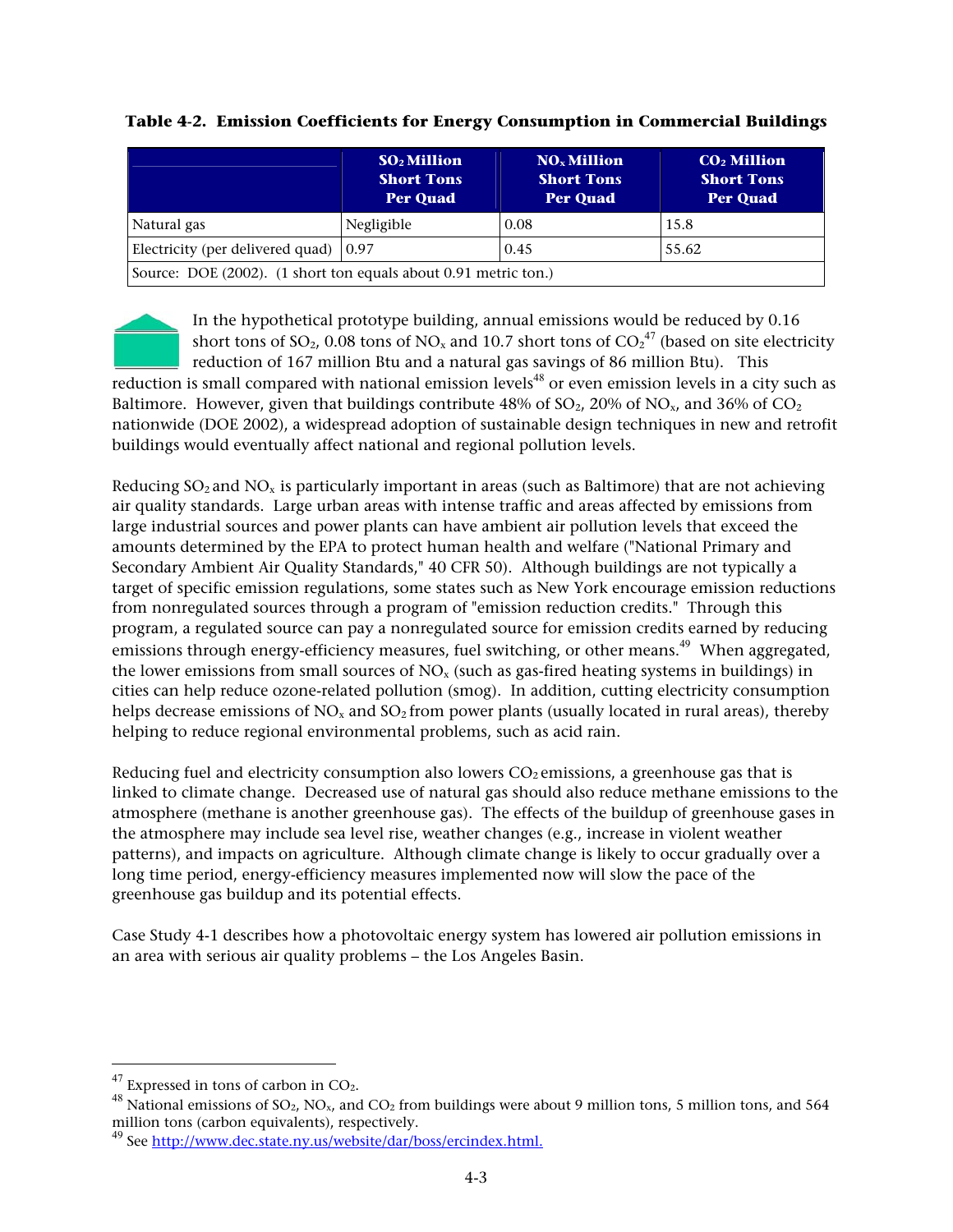## Case Study 4-1: Post Office in Marina Del Rey Improves Air Quality

This case study demonstrates how innovative energy systems can reduce emissions. The area in which this facility is located – the Los Angeles Basin – is plagued with high ozone levels (smog). The project demonstrates one of the innovative technologies that produce electricity without any emissions. Incentive programs available in some locations from various sources can reduce the first costs of advanced technologies, resulting in very reasonable economics.

**Project Description:** The U.S. Postal Service (USPS) recently installed a large-scale photovoltaic (PV) sys tem at its Marina Del Rey Processing and Distribution Center in Los Angeles. The center has over  $400,000$  ft<sup>2</sup> of floor area and high energy consumption and costs.

**Approach to Sustainable Design:** This facility is proactively seeking solutions to energy management, especially given California's volatile energy situation over the past two years. The USPS worked with Law rence Berkeley Laboratory (in a technical advisory role), the Los Angeles Department of Water and Power



(DWP), and DOE's FEMP to examine costs, energy savings, and key financial incentives from using PV systems at this site. The team determined that a rooftop solar power array would generate significant electricity to help offset peak demand utility costs.

The system was attractive not only because it saves energy but because it is also expected over its lifetime to reduce emissions: 2600 lb of  $NO<sub>x</sub>$  emissions and 4075 tons of  $CO<sub>2</sub>$ , equivalent to removing emissions from over 1000 cars or planting over 200,000 trees. The USPS is also considering PV for other postal facilities.

**Sustainable Features:** The PV technology installed at the facility consists of a 127-kW system from 845 modules that are lightweight and integrated in the building's roof over an existing roof membrane. The solar array is 50 ft by 300 ft and covers most of the facility's flat roof. The system produces clean power silently and is not visible to people on the ground.

The PV system uses silicon technology to convert sunlight directly into electricity. The output from the PV modules is direct current, which is converted to the required alternating current using an inverter and transformer. The system allows the current to be directly connected to the building's electric service panel. In addition to producing electricity, the PV panels provide R-20 value thermal insulation to decrease the building's energy consumption and reduce heating and air conditioning costs. The panels also extend the roof's life by protecting the roof membrane from ultraviolet rays and thermal conditions.

The system is linked to a new energy management system that monitors power output from the solar cells. When the system detects a decline in power output, for example, during cloud cover, it automatically modifies the operation of the building's chiller to compensate without affecting employee comfort.

**Financial Considerations:** The system's original first cost was about \$1 million. The Los Angeles DWP provided a \$684,000 rebate, and FEMP provided a Distributed Energy Resources Grant of \$125,000. The net system cost to the USPS was about \$226,000. The estimated annual cost savings are \$25,000 to \$28,000, resulting in a simple payback period of about 8 years.

**Sources:** Personal communication with J. Lin, PowerLight Corporation, Berkeley, CA; FEMP (2002).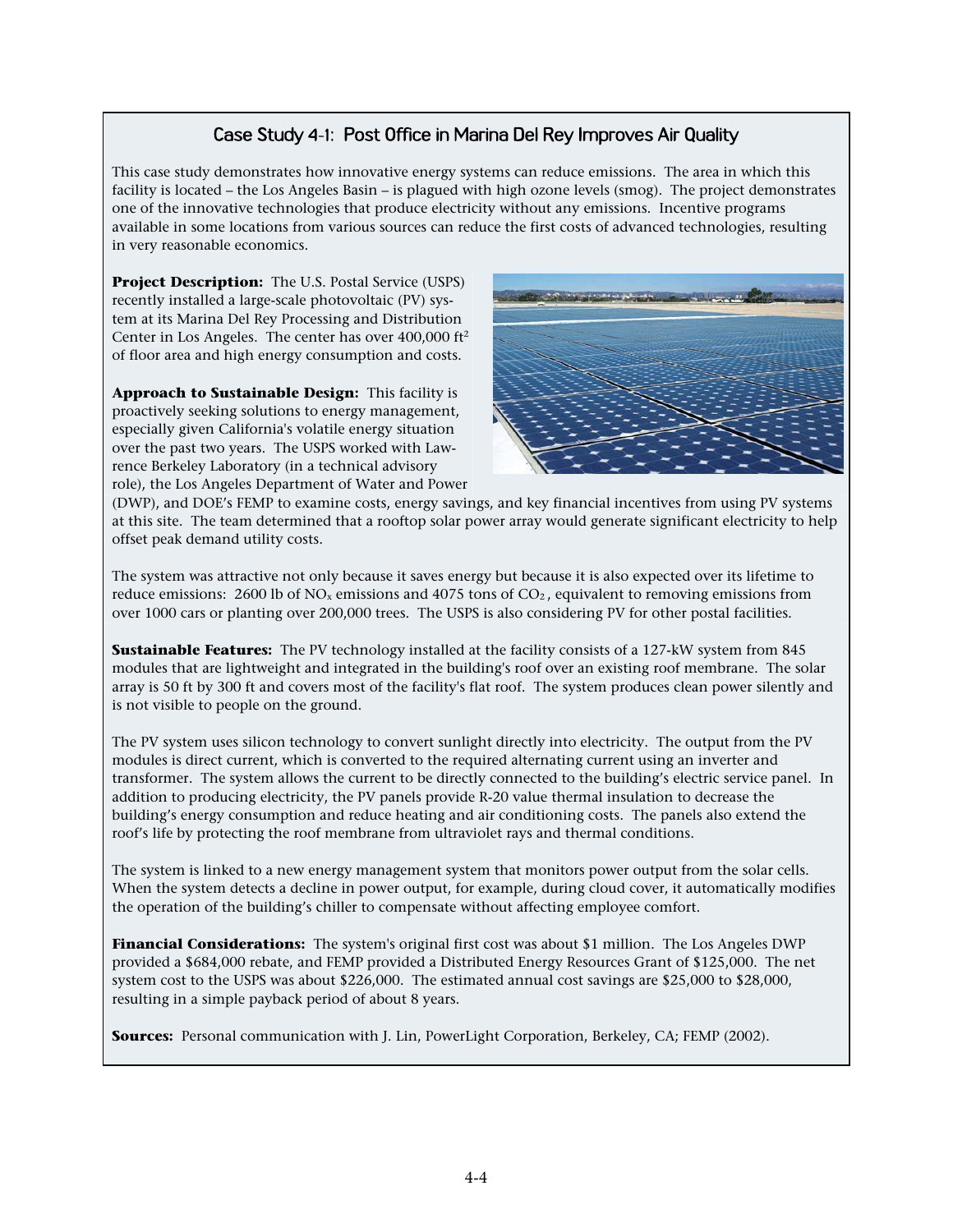#### $4.2$ **Reduced Volumes of Solid Waste**

The United States produces more than 230 million tons of municipal solid waste per year, consisting of paper, yard waste, plastics, metals, etc. $^{50}$  The 30 to 35 million tons of construction, renovation, and demolition waste that U.S. builders produce include wood (27% of total) and other materials such as cardboard and paper; drywall/plaster; insulation; siding; roofing; metal; concrete, asphalt, masonry, bricks, and dirt rubble; waterproofing materials; and landscaping materials (DOE 2002). As much as 95% of building-related construction waste is recyclable, and most materials are clean and unmixed (DOE 2002).<sup>51</sup>

In addition, building occupants produce municipal solid waste every day, in the form of used paper, plastic and glass containers, food waste, etc. Much of this can be recycled.

Several sustainable design principles reduce waste, which in turn reduces the strain on landfills. In addition, using recycled materials in building construction encourages development of new industries that produce recycled products, further reducing waste disposal needs and the use of virgin materials.

The main sustainable design principles that reduce waste include the following:

- **Storage and collection of recyclables.** The building design should provide space for collecting and storing materials such as paper, glass, plastic, and metals that will be recycled.
- **Construction waste management.** During construction, the contractor can recycle or productively use construction, demolition, and land-clearing wastes and divert these wastes from landfill disposal.
- **Recycled content.** Designers can select environmentally preferable materials that include recycled materials. (Designers should use standards developed by government agencies or other reliable sources.)
- **Waste prevention.** Designers can eliminate unnecessary finishes and make choices that use standard-sized or modular materials. In addition, designers should consider product durability in the design process. When products need to be replaced less frequently, less demolition waste is produced and fewer virgin resources are needed for replacements.

Case Study 4-2 describes how both the volume of waste and construction costs were reduced through an effective construction waste management program.

<sup>50</sup>[http://www.epa.gov/epaoswer/non-hw/muncpl/facts.htm.](http://www.epa.gov/epaoswer/non-hw/muncpl/facts.htm) 51 Original sources cited in DOE (2002) include *First International Sustainable Construction Conference Proceedings*, "Construction Waste Management and Recycling Strategies in the U.S.," Nov. 1994, p. 689; *Fine Homebuilding, "*Construction Waste," Feb./Mar. 1995, pp. 70-75; National Association of Home Builders, *Housing Economics*, Mar. 1995, pp. 12-13; and *Cost Engineering*, "Cost-Effective Waste Minimization for Construction Managers," Jan. 1995, Vol. 37/No. 1, pp. 31-39.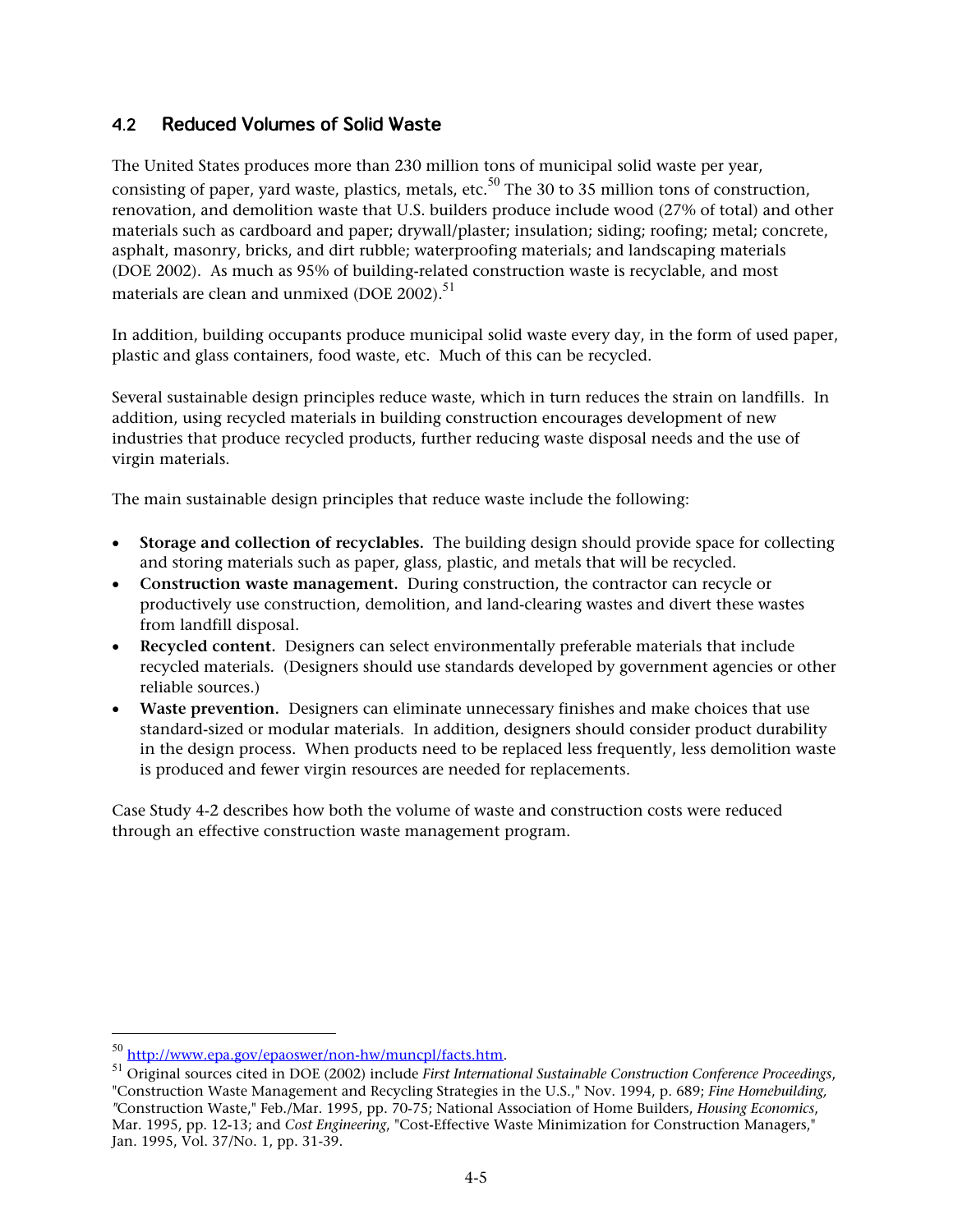# Case Study 4-2: Construction Waste Management and Other Recycling Measures Reduce Costs and Waste at EPA's New England Regional Laboratory

This case study demonstrates that using construction waste management, other recycling efforts during construction, and central recycling during building operation not only reduces the strain on local landfills but lowers construction costs.

**Project Description:** The New England Regional Laboratory (NERL), located in North Chelmsford, Massachusetts, is one of ten EPA regional laboratories that conducts environmental monitoring, analytical support, and data assessment. The 71,000-ft<sup>2</sup> building incorporates an environmental testing laboratory, as well as office and meeting spaces. This facility won a "Closing the Circle" Award and a U.S. Green Building Council LEED Gold Rating.



**Approach to Sustainable Design:** The new laboratory, which opened in September 2001, was designed and built using sustainable principles. The lab was supported by government agency sustainability advocates, GSA, and EPA, as well as a sustainabilityconscious developer and contractor. The goal was to use the best commercially available materials and technologies to minimize consumption of energy and resources and maximize use of natural, recycled, and nontoxic materials.

The design construction team diverted more than 50% of its construction and demolition debris from the waste stream by recycling, processing excavated rock outcroppings into crushed stone that was also used on site, and reusing furniture and laboratory equipment from the former facility to furnish the new building while redistributing unused supplies to other buildings and organizations. The facility used fly-ash content concrete and many other recycled-content materials (insulation, carpet, floor tiles, mulch, compost made from yard trimmings or food waste, and recycled plastic benches and picnic tables).

**Sustainable Features:** The team maximized the use of natural site features, such as solar energy, natural shading, and drainage. The team's principal goals were achieving energy efficiency and maximizing renewable energy sources, so they incorporated a wide range of technologies and strategies, including lighting controls, skylights, light tubes, extra insulation, high-efficiency chillers and motors, green power, and PV awnings that supply 2 kW of electricity to the electric grid. Water-efficiency measures included Xeriscape concepts for landscaping, an onsite well for laboratory uses, and low-flow sinks with electronic sensors.

Commercial power is provided by Green Mountain Power of Vermont via 100% renewable energy sources. Green Mountain Power has committed to generating or purchasing wind-powered electricity that matches the electrical consumption of NERL, an estimated 2 million kWh per year. Using green power will reduce pollution by an estimated 3.46 million lb/yr of  $CO<sub>2</sub>$ , 17,600 lb/yr of  $SO<sub>2</sub>$ , and 6,200 lb/yr  $NO<sub>x</sub>$  over conventional power sources.

**Financial Considerations:** The project team documented the cost savings from the construction waste management program. A concerted effort was made to minimize construction debris and to maximize recycling and reuse of anything that would become a waste stream. The team hired Graham Waste Services, a licensed hauler and processor of recyclables and solid waste.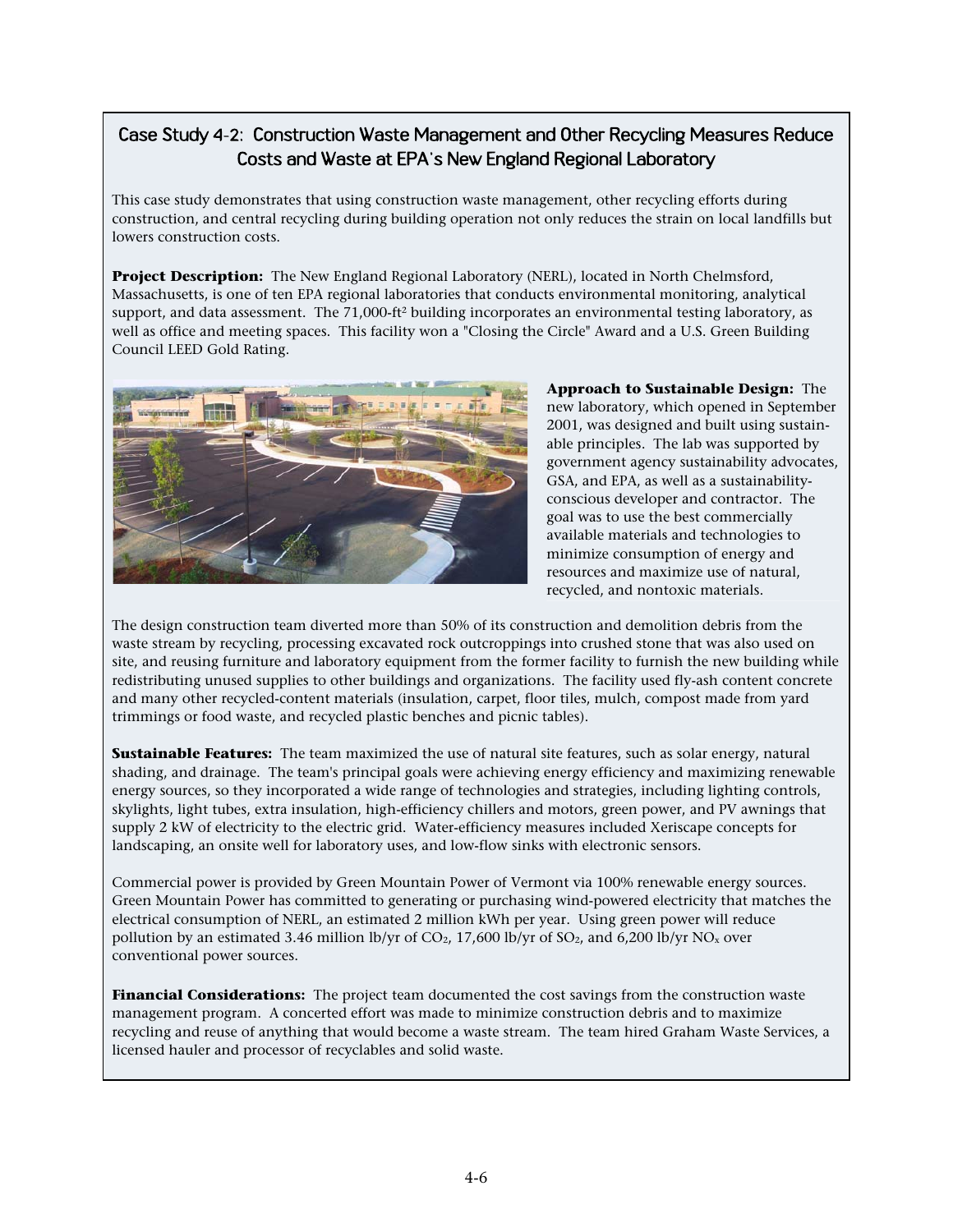Any waste that was generated during construction was carefully segregated into separate, clearly labeled bins that Graham Waste Services supplied. Bins were checked regularly for extraneous materials that could contaminate any of the loads. The estimated amounts of materials recycled during construction, the percent of the total waste stream recycled (by volume), and the associated cost savings (resulting from avoided disposal costs) were as follows:

• Clean wood: 330 cubic yards, 21% of the recycled waste stream volume, for a \$2200 savings



- Cardboard: 10 cubic yards, 6% of the recycled waste stream volume, for a \$250 savings
- Gypsum wallboard: 210 cubic yards, 13% of the recycled waste stream volume, for a \$1400 savings
- Metal: 90 cubic yards, 6% of the recycled waste stream volume, for a \$600 savings
- Concrete: 80 cubic yards, 5% of the recycled waste stream volume, for a \$5760 savings
- Total savings: \$10,210.

Note: In addition, 780 cubic yards of general refuse were recycled, but this did not lead to any cost savings.

**Sources:** Personal communication with B. Beane, EPA Region 1 in North Chelmsford, Massachusetts; and the documentation supporting the White House Closing the Circle Awards 2002 Nominations for Recycling, Affirmative Procurement, and Model Facility Awards.

#### $4.3$ **Decreased Use of Natural Resources and Lower Ecosystem Impacts**

Many sustainable design principles help reduce impacts on natural resources and ecosystems. Some key examples are as follows:

- Sustainable siting approaches consider alternatives to greenfield construction, including using existing facilities (e.g., urban redevelopment) and brownfield sites, and avoid building on prime agricultural land, floodplains, and habitats for threatened species or near wetlands, parklands, and cultural or scenic areas. The principles also include designing to reduce potentially detrimental conditions, such as slopes that can erode; avoiding adverse impacts on adjacent properties; and carefully considering the building placement amid existing trees on the site. Sustainable siting may also consider reducing the building's (or the site's) footprint to preserve the amount of open space. These measures
	- Protect threatened species, wetlands, cultural areas, and pristine natural areas
	- Remediate contaminated land (when a brownfield is used)
	- **Preserve soil resources, trees, and open space in already developed areas.**
- Siting near public transportation involves locating the facility near rail stations or bus lines and providing covered, wind-sheltered seating or waiting areas for public transport. Use of public and alternative transportation also can be fostered by installing bicycle storage and showers, alternative-fuel refueling stations, and preferred parking for carpools. In addition to reducing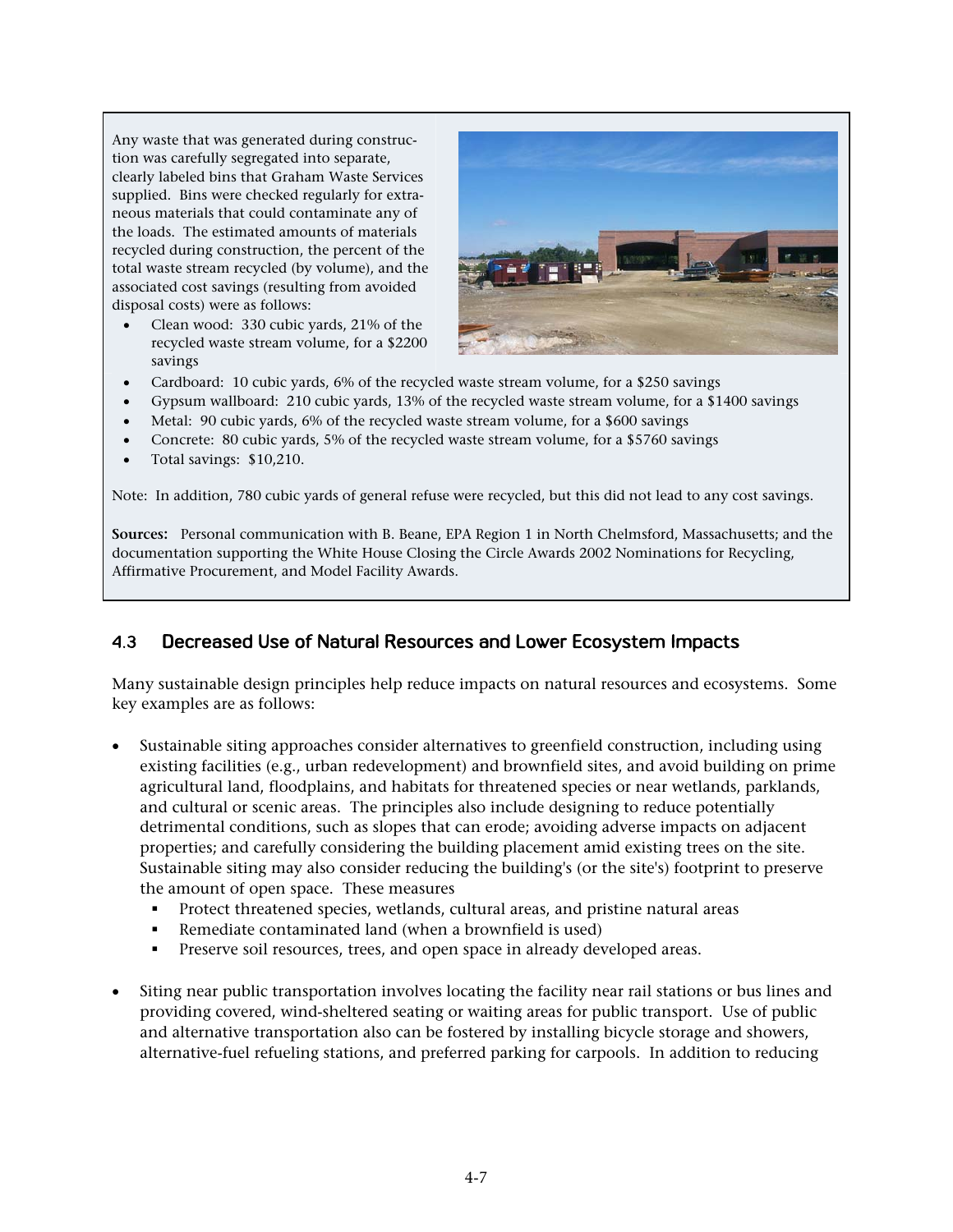air pollution from personal vehicles, these measures

- Reduce land disturbance for new roads
- Use less material for new roads.
- Erosion and sedimentation control, stormwater management, and sustainable landscaping involve developing a sediment and erosion control plan to prevent soil loss during construction, using natural water management approaches instead of traditional sewers, and designing a self-sustaining landscape. This approach can involve planting watershed buffers; using drought-resistant plants native to the region; avoiding plants needing chemical treatment and fertilizers or causing allergic reactions; designing natural drainage systems; and using techniques that allow water infiltration through surfaces (e.g., using porous paving surfaces for parking lots), which allows stormwater to filter through plantings and soil. These measures
	- Prevent sedimentation of streams
	- Reduce dust and particulate matter emissions during construction
	- Reduce disruption of natural water flows
	- Reduce runoff into natural water systems
	- Restore natural plant species to the region.
- Light pollution reduction is achieved by reducing dependence on high-wattage electrical lighting at night by using solar lighting and light-colored or reflective edges along driveways and walks and by designing night lighting to prevent direct-beam illumination from leaving the building site. These measures preserve nighttime habitats for nocturnal species.
- Water reduction measures include using low-flow faucets and showerheads, and improved fixtures and fittings that reduce water use (e.g., pressure-assisted or composting toilets and nowater urinals); low-water landscaping; improved cooling towers that use closed-loop cooling approaches; captured rain water for landscaping, toilet flushing, and other appropriate uses; and treatment and use of graywater, excess groundwater, and steam condensate. The waterefficiency and sustainable siting approaches for the prototype building, described in Section 2.1 and 2.2, which included use of low-flow faucets, no-water urinals, dualflush toilets, and sustainable landscaping, would save over 233,000 gallons of water annually (equal to 70% of the base case building's consumption, including water used both inside the building and outside for landscape maintenance). Water reduction measures in buildings
	- Decrease extraction of potable water from groundwater reserves (e.g., aquifers), water bodies, and reservoirs
	- Reduce strain on aquatic ecosystems in water-scarce areas
	- Preserve water resources for wildlife and agriculture
	- Decrease impacts from wastewater treatment plants (e.g., effluent discharges).
- Energy efficiency measures not only reduce air pollution emissions associated with energy use (discussed in Section 4.1) but also decrease the need for nuclear and fossil fuels. These measures
	- Reduce the need for on-land disposal of nuclear waste, fly ash, and flue gas desulfurization sludge from power plants
	- Reduce habitat destruction and other environmental impacts from fuel extraction processing and transportation (e.g., coal mines typically disturb large tracts of land).
- Rapidly renewable materials (e.g., bamboo, cork, and wheat straw boards) and certified wood
	- Reduce the use and depletion of long-cycle renewable materials
	- Improve forest management and biodiversity.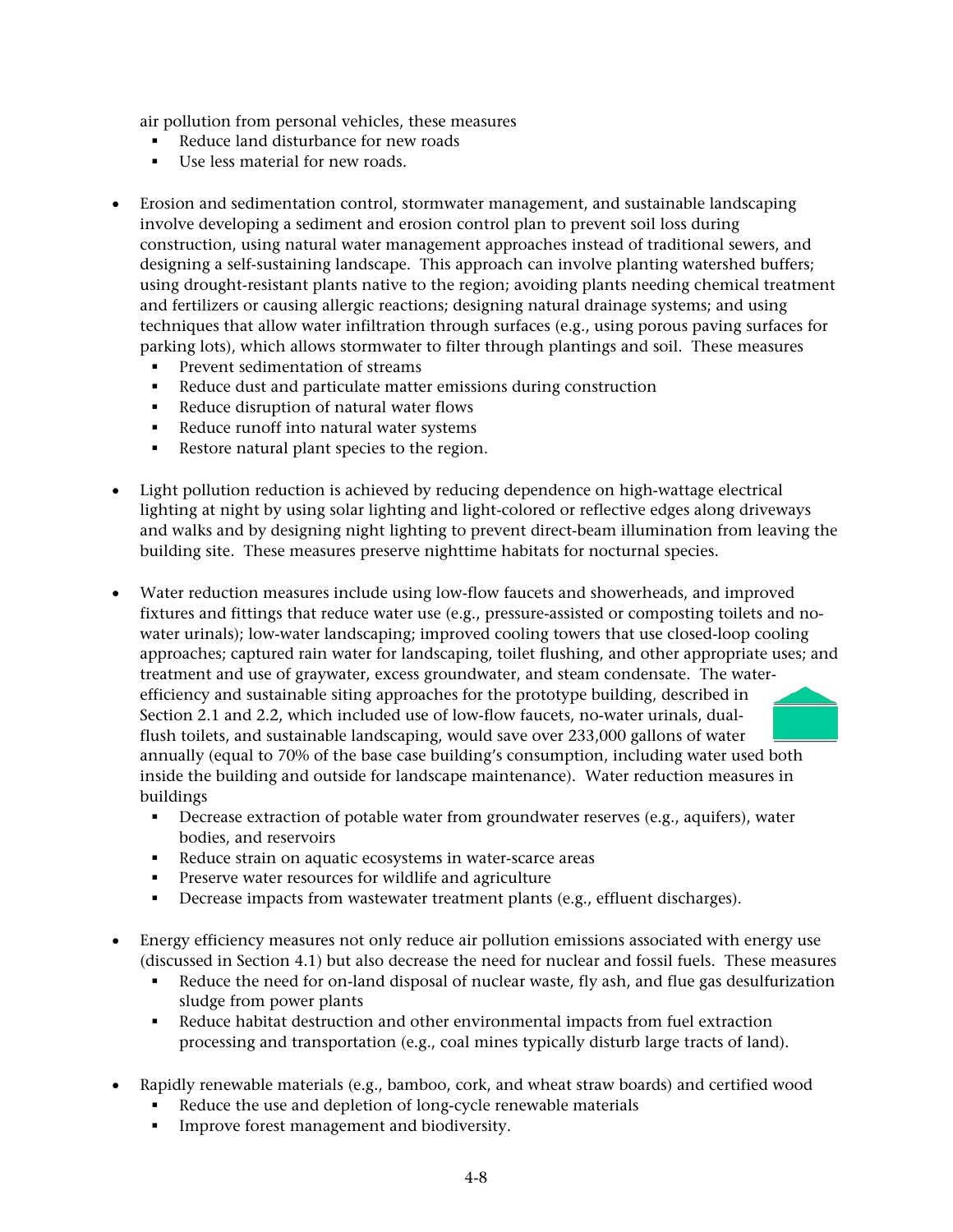• Design for reuse means designing a flexible building that can have many uses and that can be reconfigured in the future as needs change. As time progresses, this practice should reduce the need to demolish old buildings and construct new ones. These measures lower resource consumption (e.g., building materials such as steel, concrete, and glass, which are energyintensive commodities).

Case Study 4-3 describes the efforts undertaken to develop a new multibuilding campus in a way that minimized disruption of the natural environment.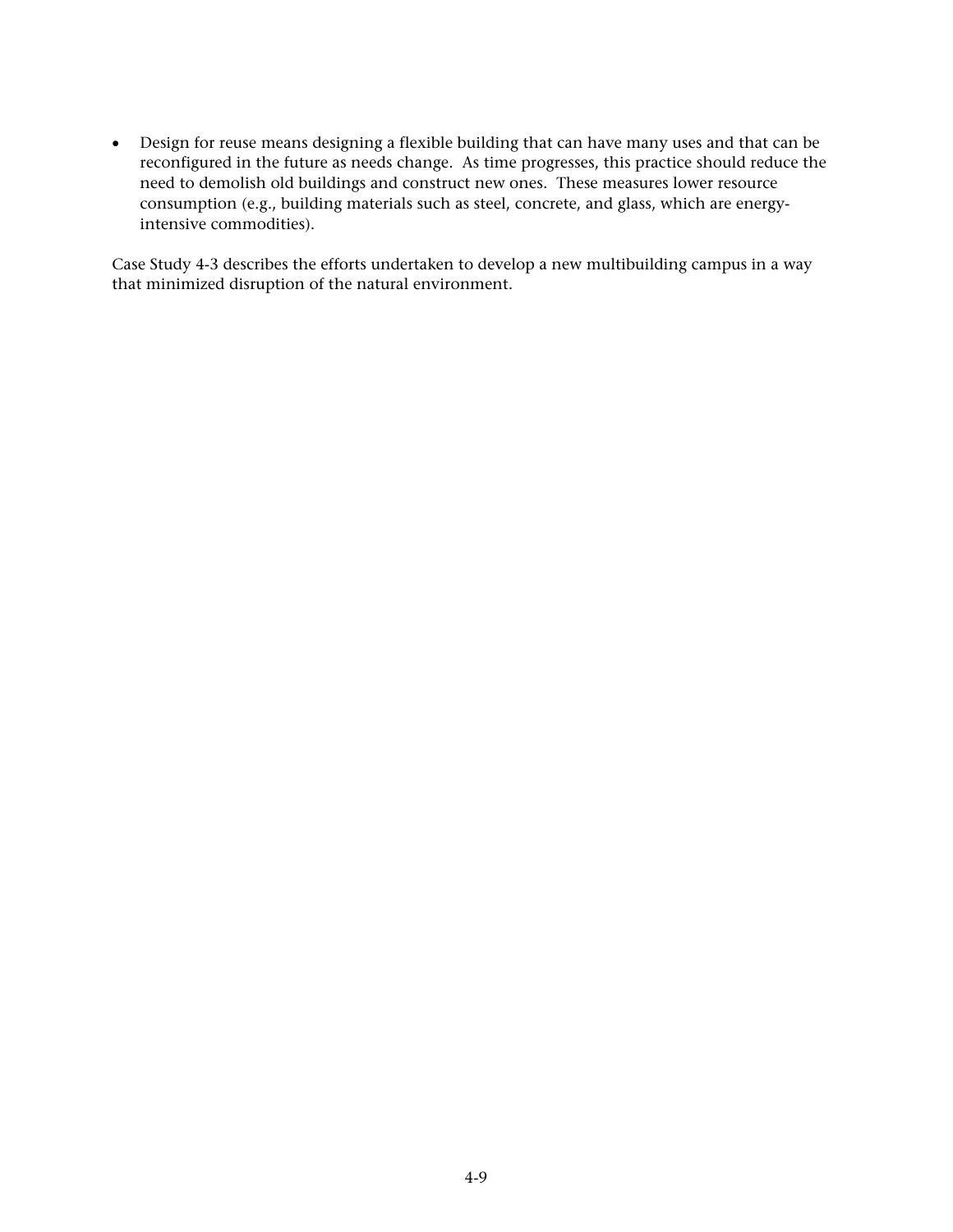## Case Study 4-3: EPA's Campus Protects Natural Resources at No Additional First Cost

This case study shows how a state-of-the-art lab and office complex can be a "model for environmental stewardship" without increasing costs. By forming a multidisciplinary design team and integrating environmental principles into the value engineering process, EPA created a 100-year building with estimated 40% energy savings, 80% construction waste recovery, 100% stormwater treatment through native plants and wetlands on site, daylight in offices, clean indoor air, flexible labs, and more – all with no extra budget for building "green." The case also shows that conserving energy and water, using a low-impact site design, minimizing materials, and making other substantive choices have clear economic benefits and that sustainable design features with little financial payback can be afforded by making tradeoffs in other areas.

**Project Description:** The laboratory/office complex is located on over 130 acres of land in Research Trian gle Park in central North Carolina. The new facilities have one million gross square feet of floorspace, including 635,000 net square feet of office and labora tory space for 2200 employees. The complex has four 5-story lab buildings, connected by three 30-foot atria to three 3-story office buildings. The main building also includes a central five-story office tower with cafeteria, conference center, auditoriums, and a library. The lab and office buildings are situated alongside a lake and follow the curve of the shore. The campus also includes a computer center and child-care facility.

**Approach to Sustainable Design:** Because it had not undertaken a project of this magnitude before, the EPA looked to the GSA and the Army Corps of Engi



neers for design assistance and construction management. Working with these agencies and the chosen architecture firm (Hellmuth, Obata + Kassabaum), the Clark Construction Group, and the Gillbane Building Company (a GSA contractor providing construction administration and quality assurance), EPA developed a team approach to defining environmental objectives and tracking progress toward them. Project leaders made a clear commitment to design and build a green building. They felt the EPA facility should symbolize the EPA's environmental mission. Green design criteria were written into the solicitations for the architectural and engineering services, the Program of Requirements and the contracts. Working together, green advocates, architects, engineers, and building users developed innovative approaches after systematically reviewing a wide range of options. At every step along the way, the team raised questions about and re-evaluated assumptions.

**Sustainable Features:** The sustainability of the building's and site's designs was studied in depth. The designers used natural methods for landscaping and stormwater treatment. To protect more than 9 acres of onsite wetland areas, designers used a buffer zone about 100-feet wide along the lake edge and allowed no development except for a network of walking and jogging trails. A tree survey resulted in redesigned roads, saving large oak trees that have been there since the early part of the 20<sup>th</sup> century. Also, the size of the road was decreased from four to two lanes to minimize disruption to the natural areas and reduce costs. A parking structure was built instead of disrupting acres of natural woodland for an onsite paved parking lot.

The building design includes sunshading, tight building envelopes, high-performance glass, a high level of daylighting, occupancy sensors and daylight dimming, high-efficiency chillers and boilers, variable frequency drives, an outside air economizer cycle, and high-efficiency fume hoods. The buildings also used low-flush toilets and urinals, low-flow aerators and showerheads, and water-efficient cooling towers. Many recycled materials were used: recycled-content asphalt, rubber flooring, ceramic tiles, insulation, wood fiberboard